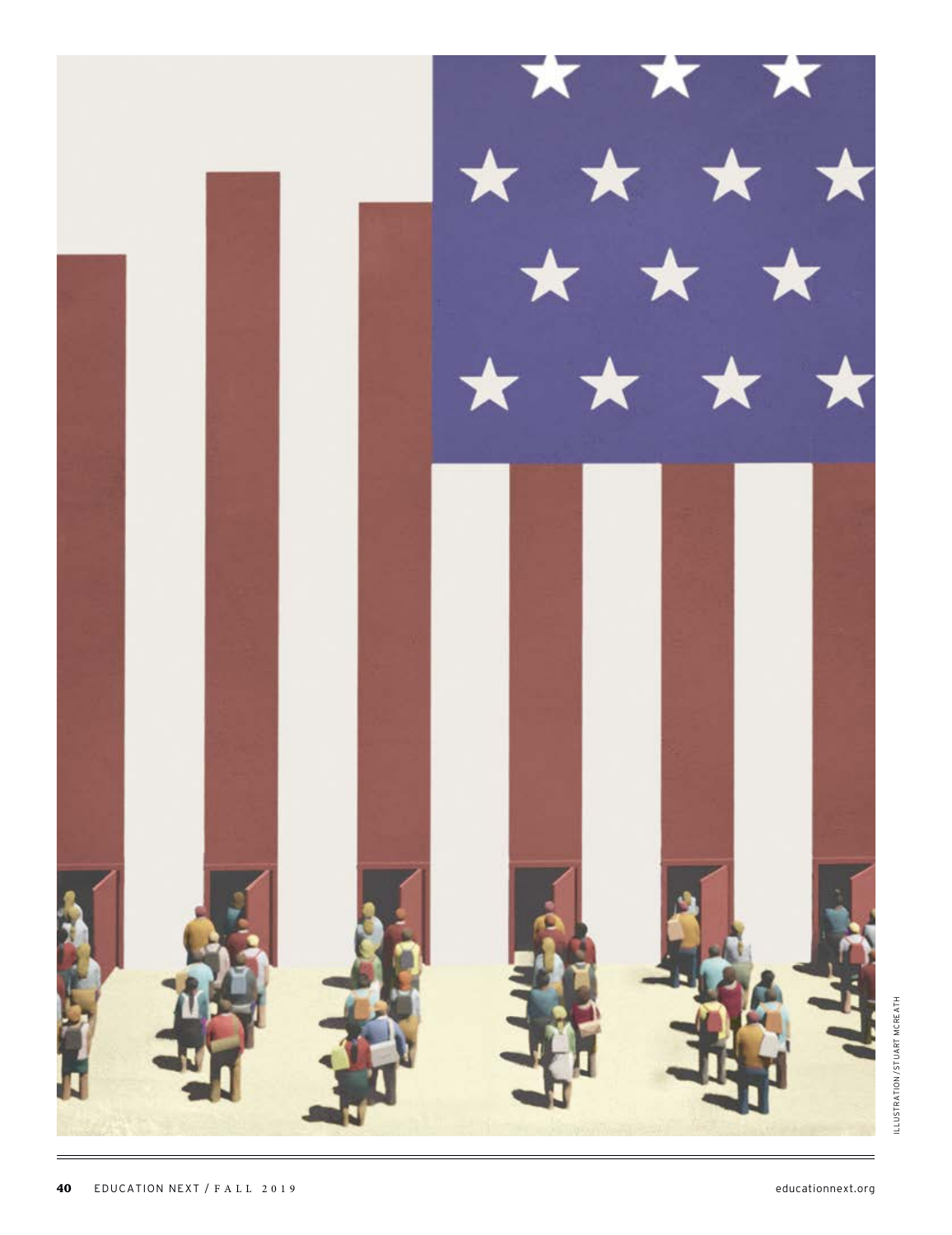# Has President Trump Scared Away All the Foreign Students?

## The facts behind fears of a higher-education revenue recession

**THE UNITED STATES HAS LONG BEEN** the world's most popular destination for international students studying abroad. Yet in 2017–18, American universities sustained a 6.6 percent drop in new enrollments by foreign students, continuing a trend that began in 2015–16 and causing much handwringing in higher-education circles and the media. In covering the dwindling enrollment, the *Wall Street Journal* quoted a college-recruitment specialist as saying that foreign "students are not feeling welcome" in some states, while the *Washington Post* cited "questions about whether President Trump's nationalist rhetoric and policies have undercut overseas demand for U.S. higher education."

Is the United States losing its edge as the go-to place for study abroad?

A first glance at the numbers might suggest so, but a closer look discloses that while growth in the internationalstudent market has slowed, the total numbers are trending

upward. In 2018, the number of foreign students studying here attained a new high, exceeding one million for the third year running, according to the Institute of International Education. Furthermore, the country has experienced, and recovered from, growth-rate dips in the past.

For colleges and universities, "internationalization" defined, for our purposes, as the recruiting and welcoming of foreign students—brings many benefits. Students from around the globe contribute diverse perspectives and cultural values to campus life. They also enrich the academic institution and the local economy through their spending on tuition, living expenses, and travel. For research institutions, the contributions of talented scientists and engineers in training are enormous. Thus, leaders in the highereducation sector have good reason to want to recruit these students. And they know they face strong competition for them from other English-speaking countries, such as

by ALEX USHER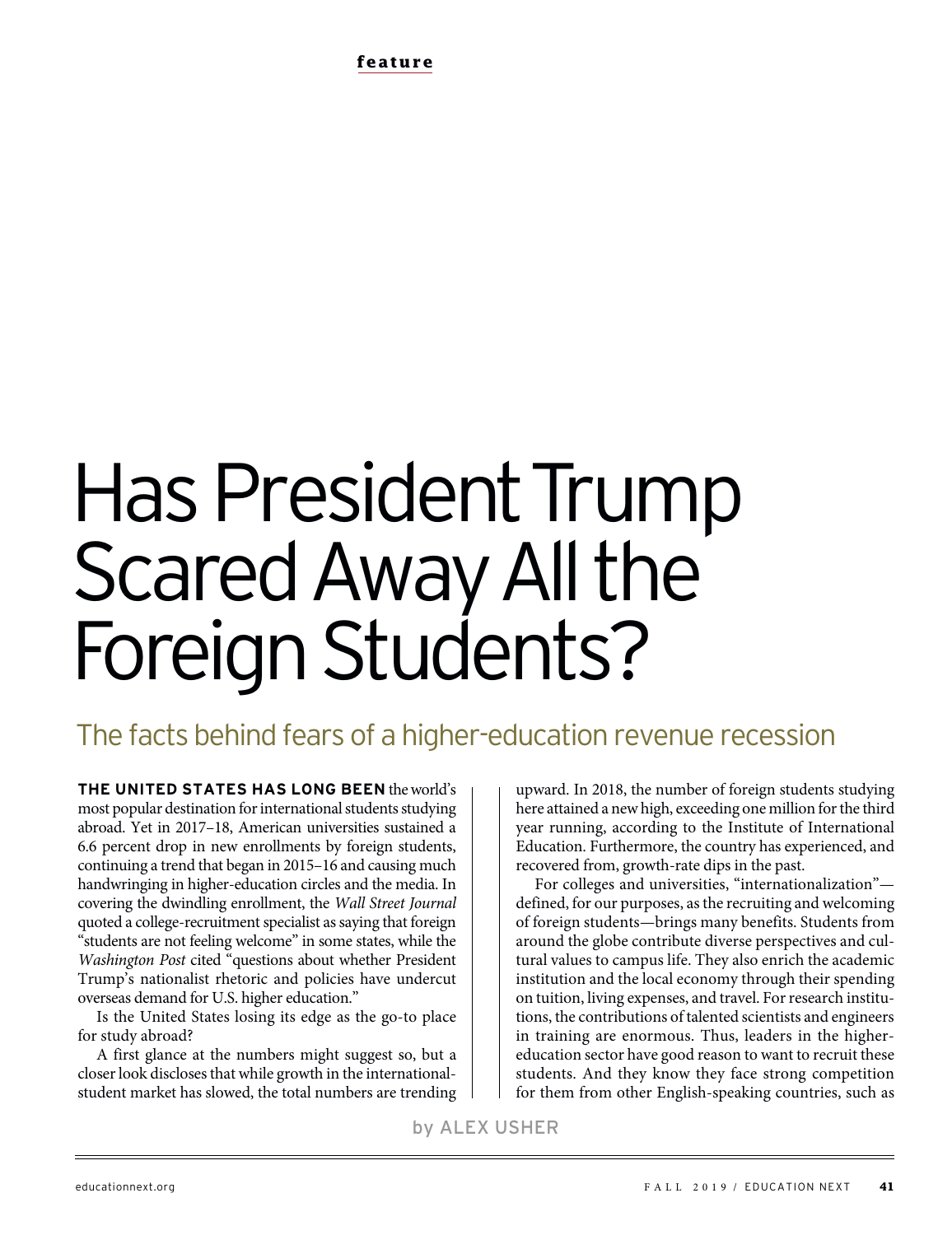Canada, the United Kingdom, and Australia.

It's important to underline the distinctions between the two kinds of internationalization. Universities seek to attract top graduate students for their talent, but they pursue fee-paying students, many of them undergraduates, for a very different reason: to bring in revenue. As it happens, the recent decline in enrollment is not evenly distributed between these two categories.

Talent acquisition involves selecting the best students from around the world, mainly at the doctoral level, to work with professors at research institutions. American universities have excelled at this type of internationalization over the past six decades, largely because graduate students seek the unparalleled academic opportunities our institu-

tions have to offer. The chance to work with the world's top professors in some of the best-equipped academic laboratories has made the United States a magnet for upand-coming scientists of promise.

This acquisition of top-notch talent, however, costs money—and lots of it. American universities waive tuition fees for these top graduate students and pay them healthy stipends. They do this because it is a good investment: it is no exaggeration to say that the American academic research enterprise, particularly in engineering, computer science, and pharmaceutical sciences, would be impossible to maintain without the labor of foreign doctoral students. When those students manage to stay in the United States—as professors, entrepreneurs, or simply highly skilled workers—they also make substantial contributions, economic and

Two forms of internationalization target different markets. Talent acquisition operates nearly exclusively at the doctoral level. Revenue-enhancing efforts focus more on undergraduates and on professional-master's-degree candidates.

otherwise, to their communities and the country.

The second motive for internationalization is to generate surplus cash from international students to subsidize a college or university's operations. This is now by far the dominant form of student mobility worldwide, but it is of comparatively recent origin. The United Kingdom was the first country to engage in this kind of recruitment on a mass scale when, during the 1980s, the government began to allow universities to charge international students substantial fees (tuition for domestic students was free until 1998). The Australians built on this approach in the 1990s when the government in Canberra openly encouraged institutions to find overseas students and charge them market-based tuition fees to make up for government cutbacks in education funding.



*The president of Purdue University, Mitch Daniels, was pressed during a recent CNBC appearance about how U.S.-China trade negotiations might affect enrollments in Indiana.*

These two forms of internationalization target different markets. Talent acquisition operates nearly exclusively at the doctoral level. Revenue-enhancing efforts focus more on undergraduates and professional-master's-degree candidates. The United States has long enjoyed healthy international enrollment in the talent-acquisition realm, but the innovation of the last few years has been a growth in the moneymaking sector of the market.

American universities did not chase this segment until recently, perhaps because raising tuition and bolstering operating revenue were never as problematic for American institutions as they were for British and Australian ones. Private institutions here turned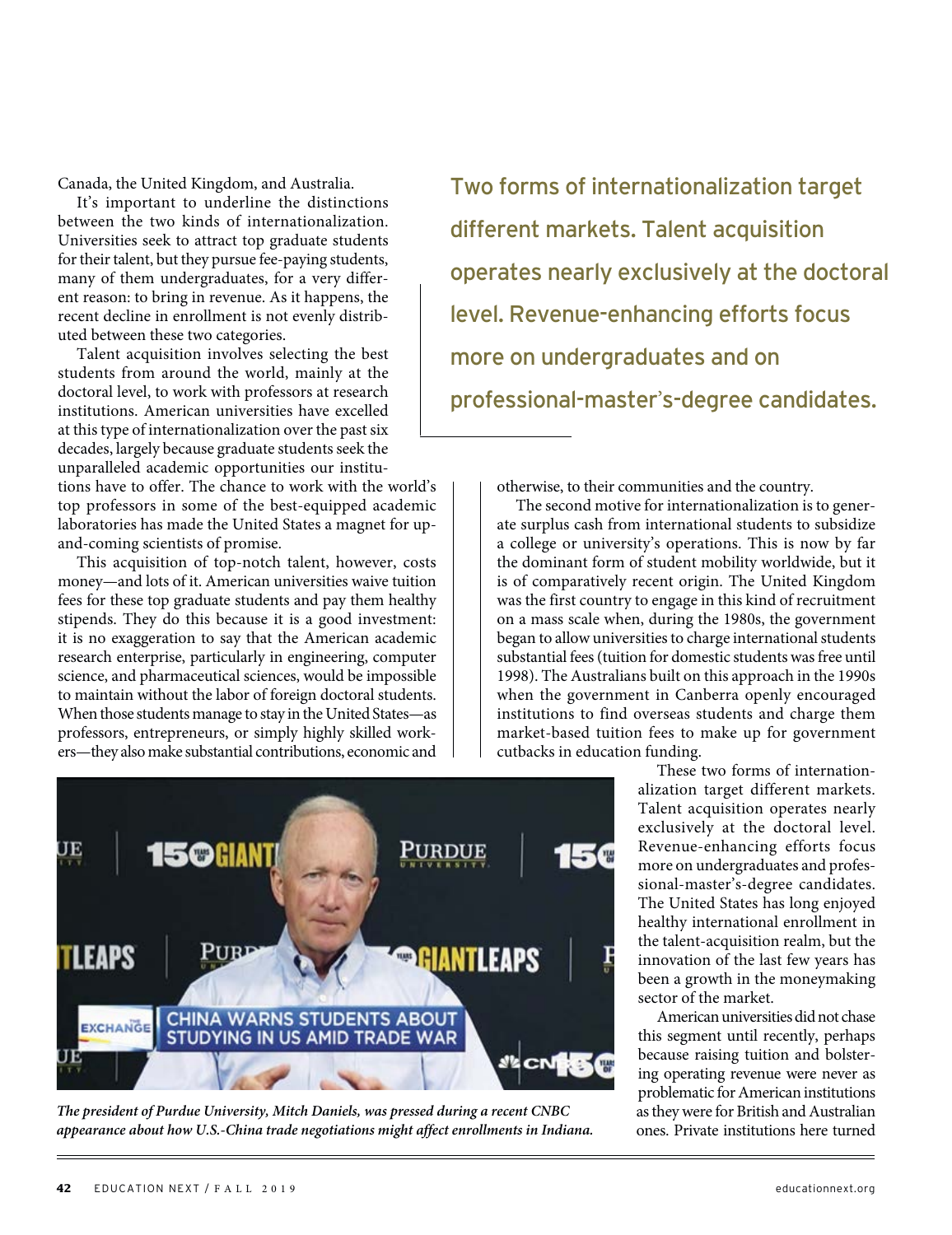#### **feature** INTERNATIONAL STUDENTS USHER

more seriously toward recruiting fee-paying foreign students after the recession of 2001, at the same time they began to offer more domestic students heavy tuition discounts to convince them to enroll. Major public institutions took longer to enter the market. For them, the need for "high value" undergraduates was largely met by out-of-state students, until about the 2008 recession. Then, a sudden drop in state funding created a

need for additional revenue exactly when families could least afford to spend more on tuition. Recruiting international students for what amounted to commercial purposes came to be seen as an "easy way out" of budgetary problems, and within five years a number of major state universities increased their share of international students from 3–4 percent of an incoming class to 15–20 percent.

The current changes in the international-student market seem to have left the talent acquisition side of the equation mostly unaffected. What we see, for the most part, is a problem with revenue generation on the moneymaking side.

#### **By the Numbers**

The countries sending the most students to the United States are, in order, China, India, South Korea, Saudi Arabia, Canada, and Vietnam (see Figure 1). Students also come here from some 200 other countries around the globe. In the decade prior to 2016, international enrollment rose by about 60 percent. During that period,

the composition of that enrollment changed dramatically, shifting to students from China and India. While these two countries previously accounted for about a quarter of international students, they now contribute almost 50 percent of the total. In fact, 97 percent of all growth in international enrollments since 2006 can be attributed to increases in numbers from just four countries: China, India, Saudi Arabia, and Vietnam.

Figure 1 also shows that since 2016, enrollment growth has ceased, and now the numbers may even be declining slightly. Still, the data do not justify declaring a "crisis" in international-student enrollment. Though growth

has stagnated, the numbers of international students remain substantially higher than they were a decade ago. Furthermore, drops in foreign-student enrollment are nothing new: between 2003 and 2005 the numbers fell by a little more than 8 percent, but they began to rebound a few years later.

If international-student numbers remain near all-time

### **International Student Enrollment in the United States Has Stagnated (Figure 1)**

*The number of foreign students attending college or graduate school in the U.S. grew by about 60 percent between 2001 and 2016 but has leveled off since.* 



**SOURCE:** International Institute of Education

highs, why are the media harping on the negatives? The reason is that news outlets are focusing on total-enrollment numbers, which tell only part of the story; there are other data sets in play. The first involves the number of international applications to U.S. universities. This is not tracked at the undergraduate level, but data from an annual survey by the Council of Graduate Schools show a fall in applications of about 7 percent over the past two years, concentrated mostly at the master's-degree level. By contrast, applications to doctoral programs actually ticked upward over the same two years. The number of applications is also related to the research-intensiveness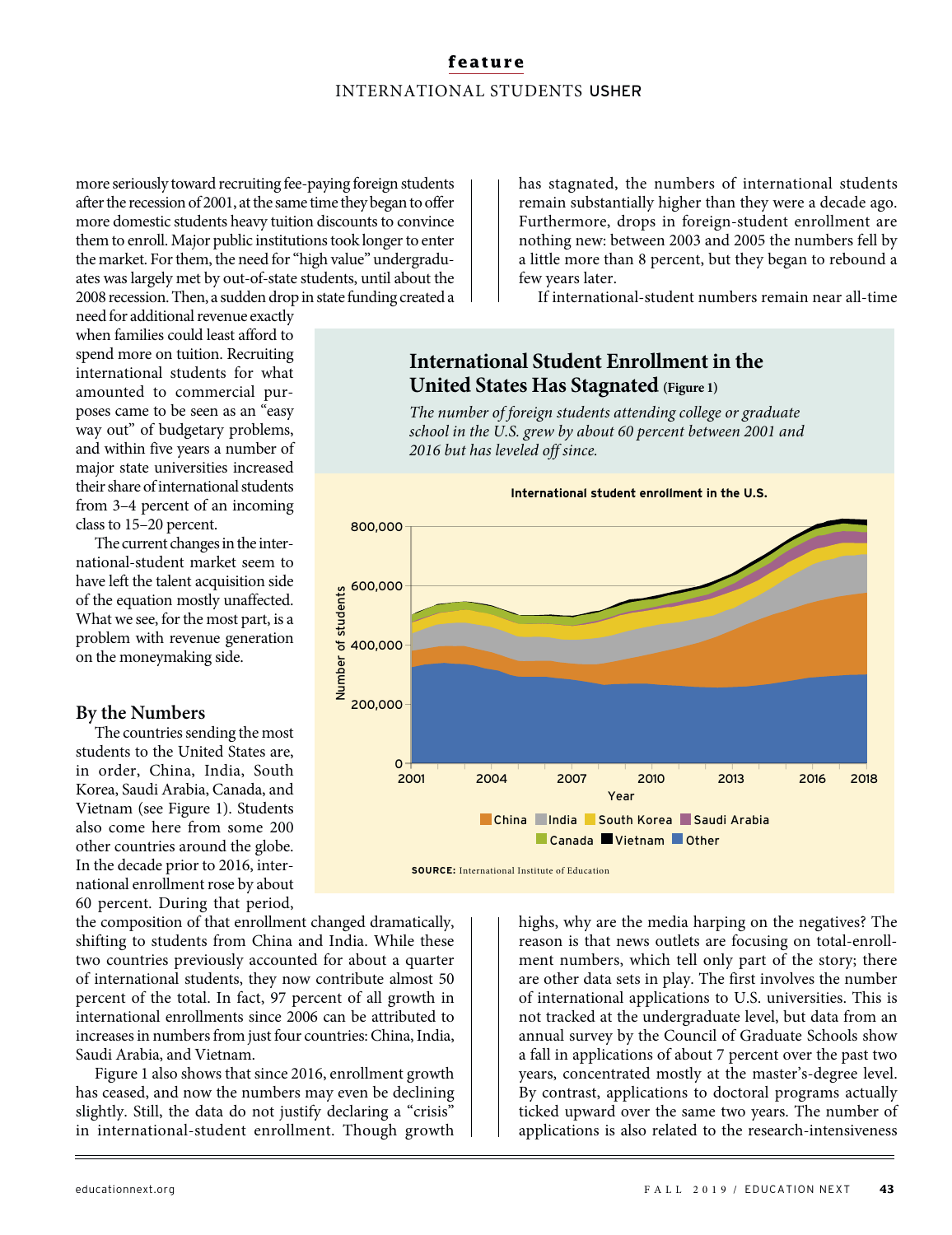of the institutions: the "R1" institutions (the most research-intensive type of university in the Carnegie Classification system) have actually seen a rise in applications, while at master's-level institutions the drop has been notable.

The other relevant set of data involves the measure of new enrollments, as distinct from total enrollments. Since most degrees take more than a year to complete, new enrollments don't need to rise for total enrollments to do so: the number of new students just needs to equal or exceed the number of students leaving the system via graduation or dropping out. These numbers do not necessarily track precisely with changes in total enrollments, which institutions can raise by simply adjusting international-student admissions standards down

to maintain a steady overall student-yield rate (though of course this has some potential ramifications for perceptions of prestige and selectivity). Thus, while applications from foreign students to American graduate schools fell by 7 percent, first-time enrollments decreased by only 2 percent, with the effects again felt more severely at less-selective

#### **Recent Trends in International Student Enrollment Vary Across Countries (Figure 2)**

*International student enrollment has increased since 2013 across five English-speaking countries, but the rate of growth has varied. In both the United States and New Zealand, growth flattened out after 2016.*



**SOURCE:** U.S.: International Institute of Education; Canada: Statistics Canada; U.K.: Higher Education Statistics Agency; Australia: Austrade and Department of Education and Training; New Zealand: Education Counts

Private institutions in the United States turned more seriously toward recruiting fee-paying foreign students after the recession of 2001, at the same time they began to offer more domestic students heavy tuition discounts.

> institutions and at the master's level. At the undergraduate level, what we see is a major drop in enrollments of 6–7 percent in 2017, with smaller declines in both 2016 and 2018. These dips are not yet large enough to make a dent in total enrollment (which rose very quickly in the four years prior to 2016), but they will start to cascade through

the system over the next few years and reduce overall numbers, even if future new enrollments stabilize.

We can conclude from all this that there is some softness in the market in terms of both international applications and new enrollments and that decreases are related to students' perceptions of institutional quality and prestige. And even if this softening is not yet evident in total enrollment numbers, it soon will be. The downward drift might be on the same scale as we saw in the mid-2000s, or it might be worse, if the weaker enrollment trends continue or intensify.

#### **Comparative Picture**

Is this market softness unique to America, or is it happening elsewhere as well? Global enrollment growth is slowing, driven particularly by plummeting youth cohort sizes in China, which have put the brakes on two solid decades of international-student enrollment increases. Perhaps—given demographic decline in China and the increased quality of institutions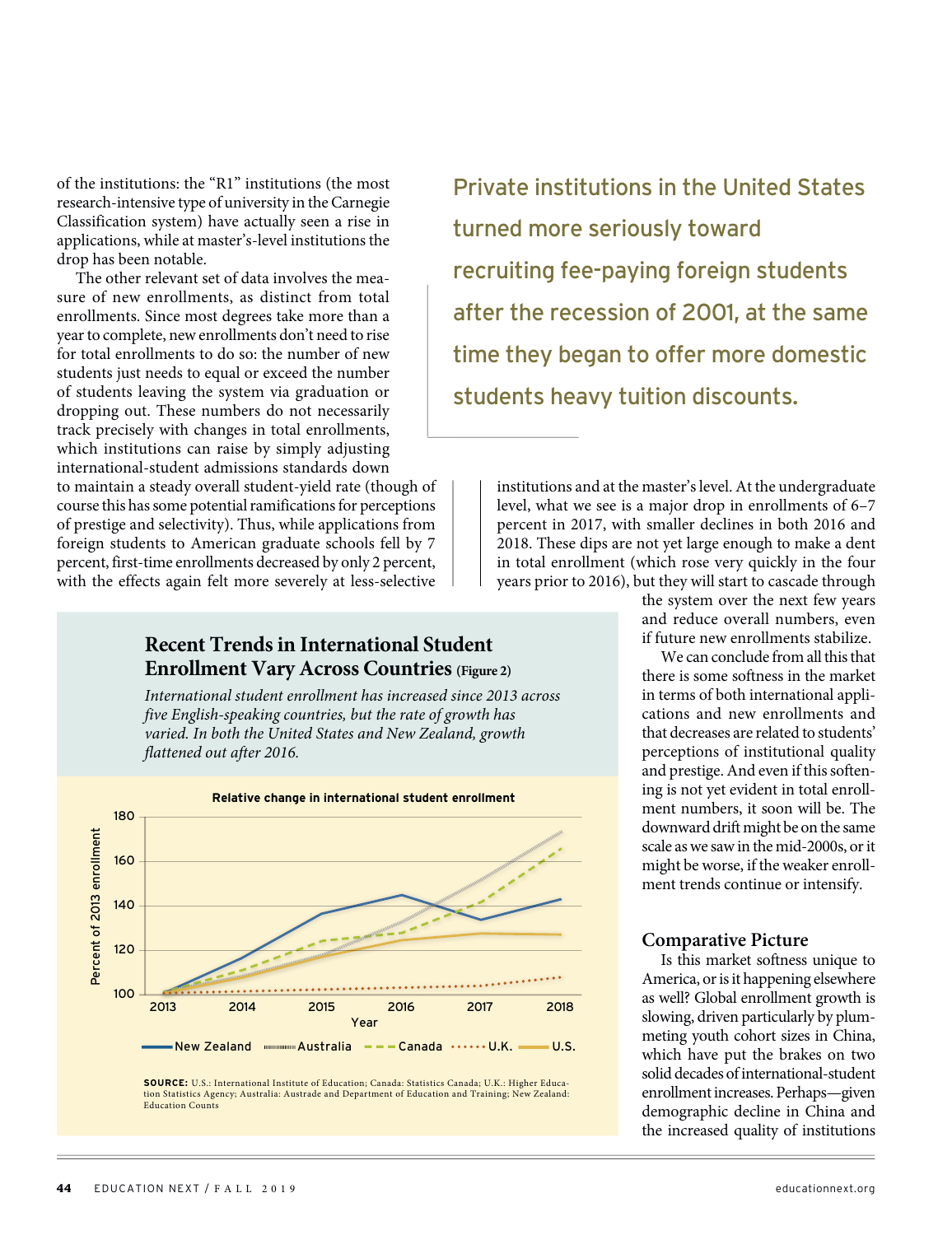#### **feature** INTERNATIONAL STUDENTS USHER

throughout Asia—there just aren't as many international students out there for any market.

The question of whether the number of international students is falling can be dealt with relatively quickly by looking at students leaving China and India, who together constitute well over half the global flow of international students. Over the period of 2013–17, students from China in five English-speaking countries (the United States, the United Kingdom, Canada, Australia, and New Zealand) increased by 40 percent, while the number of Indian students in the same countries doubled. Though China and India have both seen massive increases in access to higher education over the past two decades, the supply of student slots at their domestic institutions has not grown nearly so much and has not kept up with demand from a burgeoning middle-class in both nations. Numbers elsewhere may not be quite so impressive, but there is no major country where the number of students studying abroad is declining.

As to whether the situation in the United States is unique, we can uncover the answer by comparing American numbers to those of the same four other English-speaking

countries. Figure 2 compares the evolution of U.S. international enrollments in 2013–18 to those of Australia, Canada, New Zealand, and the United Kingdom. It shows enrollment increasing quite steadily in Canada and Australia throughout the period, staying fairly constant in the United Kingdom, and, in the United States and New Zealand, increasing until 2016 and then flattening out.

The differences among these five countries fairly jump out of the figure. Canada and Australia have gone full out in recruiting fee-paying international students. However, both the United Kingdom and New Zealand have pursued policies that made it difficult for all higher-ed institutions to follow such a strategy. In the United Kingdom, the government has put up barriers to students who want to work in the country after graduation; in New Zealand, some private universities were prevented from recruiting, owing to concerns about the quality of the institutions. Are similar forces at work here? Though one cannot with any certainty determine from these cases the cause of the growth slowdown in the United States, one can

say that the magnitude of the slump here is consistent with the flagging growth that has occurred when governments have taken steps to reduce the influx of foreign students, as happened in the United Kingdom and New Zealand.

#### **A Trump Effect?**

While there is solid evidence for a mild "recession" in international-student numbers, concentrated mainly in less research-intensive institutions, the question is, why is it happening? Admissions professionals are floating two nonexclusive explanations. The first is an apparent diminution of America's appeal in many countries and—more concretely—a harsher visa regime in the United States. The visa situation can be placed squarely at the feet of the Trump administration. The president may also bear some responsibility for the overall drop in America's attractiveness, though there is evidence that this decline started prior to his election. The second is high tuition costs. Both explanations have merit.

Figure 3 shows the average price of one year of undergraduate tuition for international students across our five

#### **U.S. Private Universities Are the Most Expensive Option for International Students** (Figure 3)

*Public institutions in the United States are priced similarly to those in other countries, but tuition at U.S. private institutions is significantly higher than elsewhere.*



#### NOTE: Values for U.S. competitor countries are expressed in American dollars at April 2019 exchange rates.

**SOURCE:** U.S. Private: College Board; U.S. Public: Top Universities; Australia: Study Move; Canada: Statistics Canada; UK: The Complete University Guide; New Zealand: institutional websites